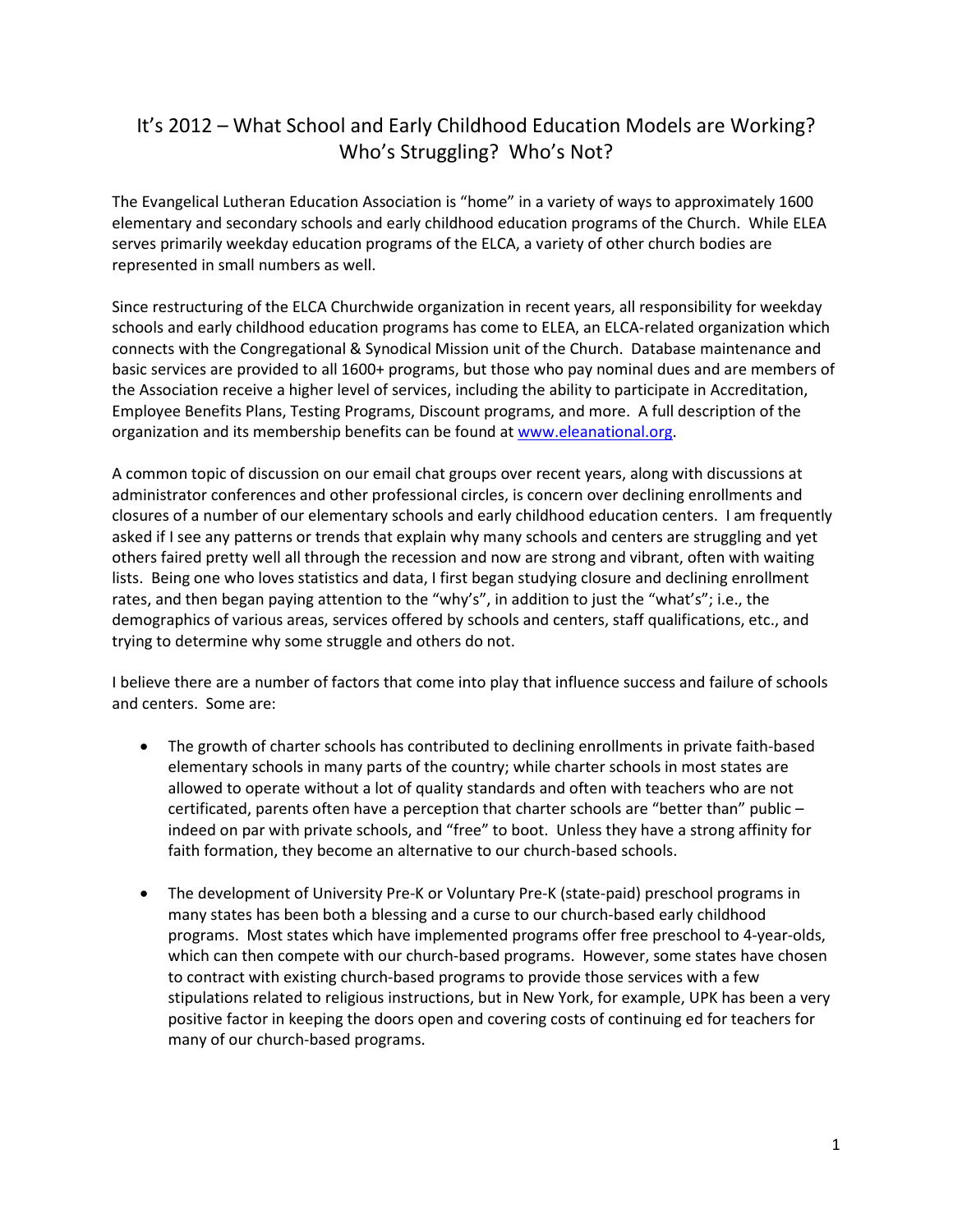- Many of our schools and early childhood programs are housed in aging facilities (leaky roofs, corroded plumbing, drafty windows, insufficient heating and air conditioning systems – sounds familiar, anyone?). There's a lot of deferred maintenance which is now catching up with churches, and once you begin one repair/remodel project, it's a bit of a can of worms and before you know it, additional permits and repairs are being required to bring facilities up to code, usually with limited or no funds to cover the cost. Tuition increases are just not enough to cover the costs.
- Many of our early childhood education programs operate as part-day preschools, with a morning and/or afternoon program which runs  $2 \frac{1}{2}$  - 3 hours per day, anywhere from  $2 - 5$  days per week. This model worked well for many years. However, in 2010, 23 percent of marriedcouple family groups with children under 15 had a stay-at-home mother, which means that 77% of the moms are working (we assume that in most cases dad is working too, although the number of stay-at-home dads is rising). In two-working-parent families, the problem becomes: Where is Junior to go before preschool? Who will take him to preschool? Who will pick him up from preschool? Where will he go after preschool? Not to mention the cost factor of paying for preschool and often a full-day child care situation in addition. So, what about that 23% of stayat-home moms? Compared with working moms, they are:
	- Younger (44 percent were under 35 compared with 38 percent of mothers in the labor force).
	- Hispanic (27 percent compared with 16 percent of mothers in the labor force).
	- Foreign-born (34 percent compared with 19 percent of mothers in the labor force).
	- Living with a preschool-age child (57 percent compared with 43 percent of mothers in the labor force).
	- Without a high school diploma (19 percent versus 8 percent of mothers in the labor force).

Source: America's Families and Living Arrangements: 2007

This means that they are often not in a position to be paying for preschool. This does not even address single mothers or fathers.

There are some neighborhoods in which part-day preschools thrive because the economic base is high enough where many families have nannies that are provided with a 2 % hour respite a few days a week while the children are in a part-day program, and of course, grandparents have traditionally been relied upon for before/after school care and transportatiBut grandparents are often still working themselves or simply unwilling to devote their life to the care of Junior.

• Roman Catholic schools thrived for generations while charging minimal or no tuition for parishioners because of nuns and monks whose life calling was to provide quality, faith-based education to young minds for free, as part of their religious vocation. In much the same manner, Lutheran schools thrived for generations because of dedicated individuals who worked for next-to-nothing, because they too saw their life calling in providing quality-faith-based education. Not so with Gen X and Gen Y'ers – guess what? They want to be paid! And a living wage no less, comparable to their public school counterparts. And they want to receive employee benefits. And why shouldn't they?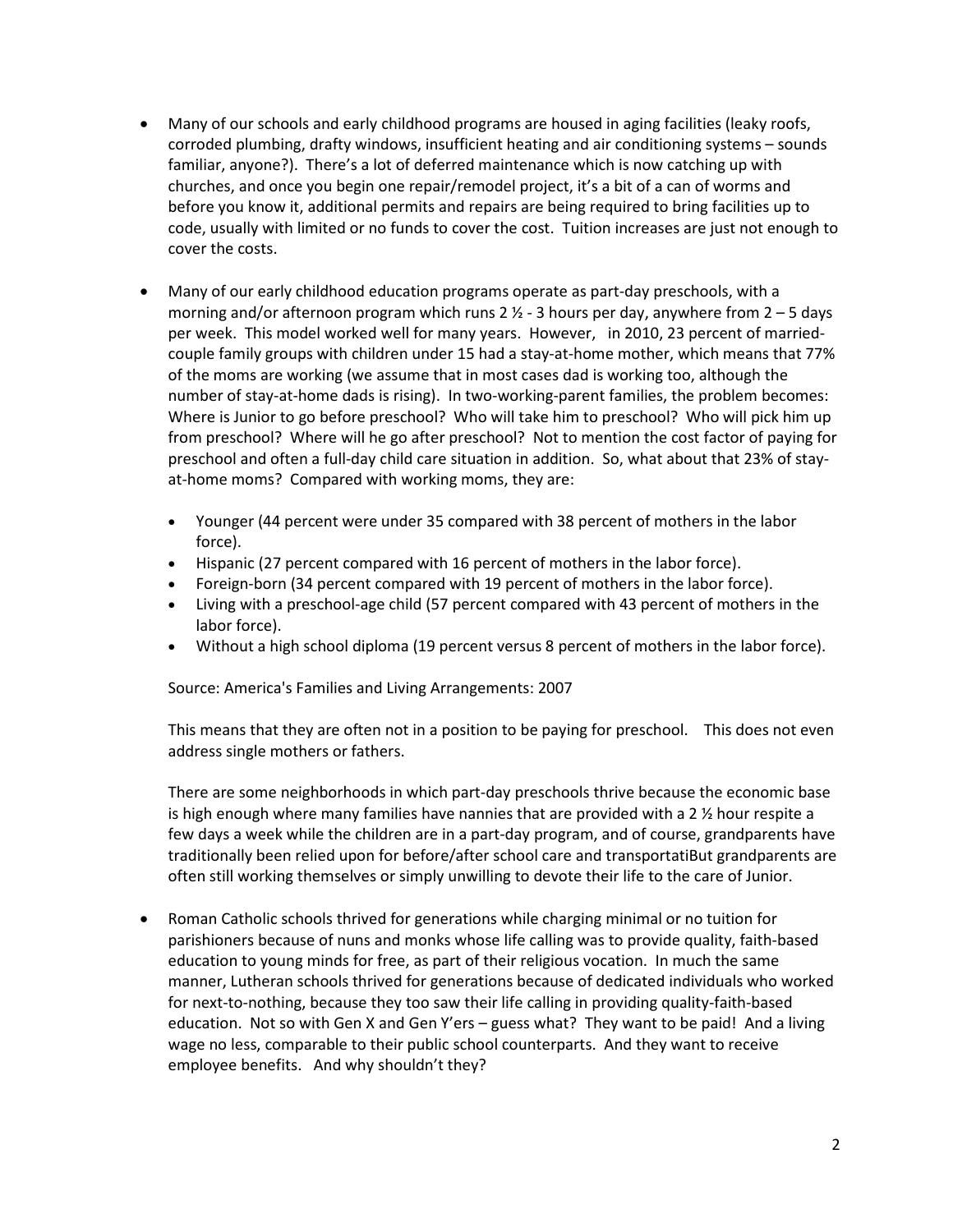Well, I could probably go on for another page or two with reasons why I feel so many of our elementary schools and early childhood education centers struggle and ultimately close (the economic downturn of recent years with parents losing jobs, the lack of professional fundraising taking place , the lack of commitment by sponsoring churches, etc.), but I want to turn to a more positive note and answer the question, "What are those schools and centers who are thriving doing differently than the others?"

There's one main answer - THEY ARE NOT AFRAID TO CHANGE. They think outside the box. They study what parents and children need and want and find ways to meet those needs and wants. They don't make excuses for why they aren't growing. They believe God is in charge and trust him while moving forward.

In the words of Martin Luther, "What does this mean?"

- $\triangleright$  Successful early childhood education programs are increasingly adding ancillary programs and expanded hours to meet the needs of working parents. In some cases this means offering just a few hours before and after a traditional program, but those programs with waiting lists and strong reputations in communities generally are full-day programs, with hours of 6:00 a.m. – 6:00 p.m. to accommodate a variety of options. I'm not saying full day child care programs are easy to run – I did it myself for many years, and I know the work involved in split shifting employees, providing lunch and naps and a lot more in the way of lesson planning and programming, but I also know the benefits for parents and for children. So many children are "shuffled" – parents often think they're doing a good thing by having them at preschool M-W-F mornings, with Grandma on Tuesdays, at a neighborhood family child care home M-W-F afternoons, and with Aunt Susie on Thursdays. You now have 5 different sets of rules and expectations, if you count home, and what you usually end up with is challenging behavior.
- $\triangleright$  Successful early childhood education programs are expanding the ages for which they provide nurture and education – including infants and toddlers, and before/after school age programs for elementary children as well.
- $\triangleright$  Successful elementary schools are increasingly offering before and after school care programs on site, which include breakfasts and snacks – again, "one stop shopping" for mom and dad.
- $\triangleright$  Successful schools and centers serving all ages are increasingly adding extra programs to enhance their offerings and to keep mom and dad from having to add these ancillary activities to their already busy schedules. This may include things like: KinderMusic, gymnastics, and sports teams.
- $\triangleright$  Some successful schools and centers add satellite campuses to provide additional care and education in other neighborhoods that operate in the same high-quality manner.
- $\triangleright$  Successful schools and centers often employ or have among their board members a professional fundraiser who looks beyond wrapping paper and candy bar sales and takes major gifts, annual fund drives, special events, and/or building endowments seriously.
- $\triangleright$  Successful schools and centers hire, nurture and retain dedicated, intelligent teachers and support staff. Continuing education is a high priority with a prominent budget line item.